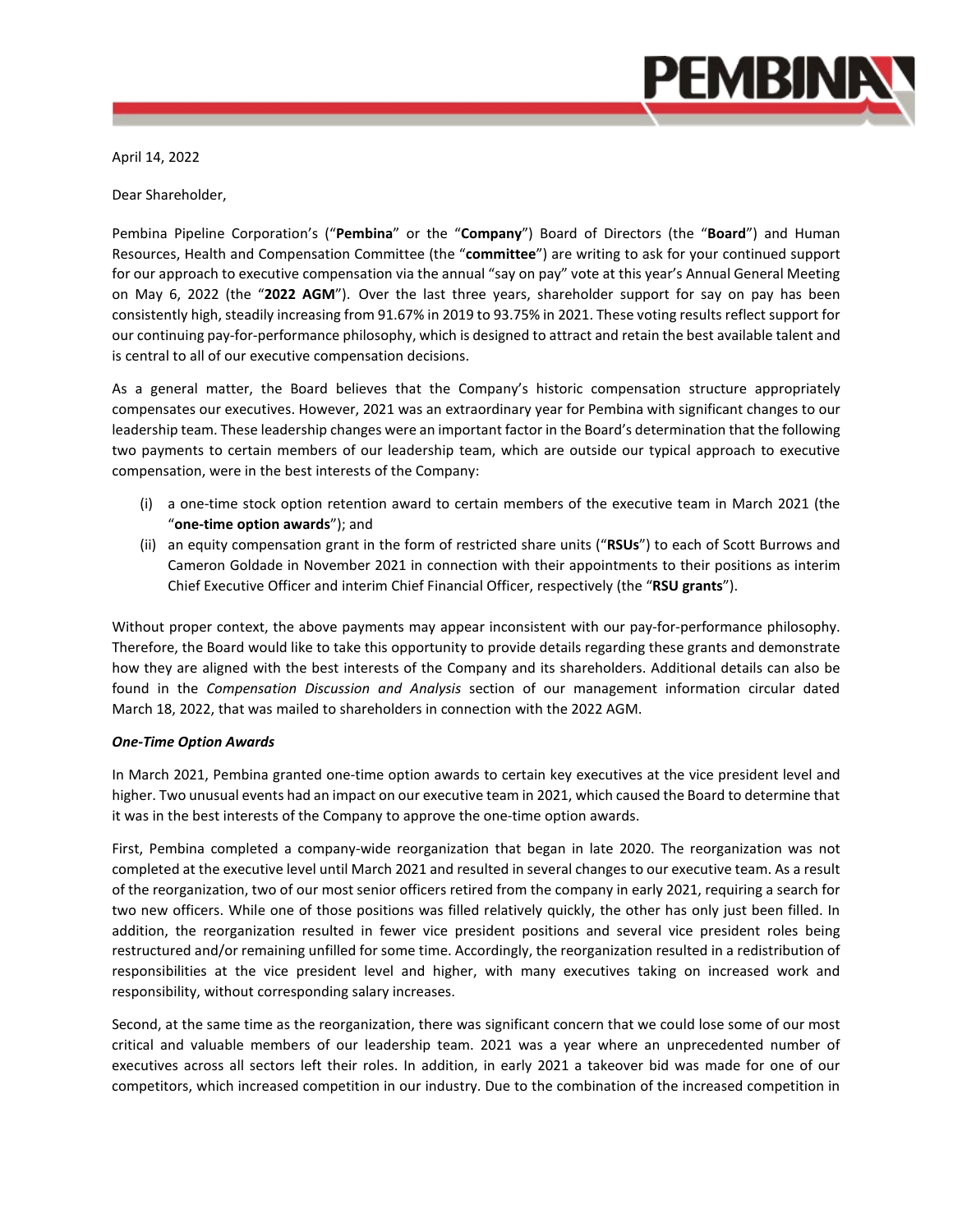our industry and the impact the reorganization had on our executives, there was a very real risk that we might lose some of our key executives, many of whom were among those most critical to our future success.

The committee carefully considered the above factors as well as the considerable difficulties associated with trying to fill senior positions that might become vacant given the market conditions prevailing at that time. After carefully considering available alternatives, and weighing the potential risks of doing nothing, the committee and the Board determined that it was in the best interests of the Company to offer a retention incentive to certain key executives.

The one-time option awards were intended to serve as a longer-term retention tool. Unlike Pembina's regular options, which vest one-third in each year following the grant, the one-time option awards vest 100% on the fourth anniversary of the grant. Accordingly, any executive who received the one-time option awards will need to remain with Pembina until March 2025 to receive any benefit from the awards. It is also important to note that only those executives who the Board thought were at risk of leaving and were critical to the Company's success received the one-time awards. Our President and Chief Executive Officer at the time did not receive a one-time award as the Board did not believe he was at risk of leaving the Company.

## *RSU Grants*

In addition to the leadership changes resulting from the reorganization, Mick Dilger, our former President and Chief Executive Officer, left the company in November 2021. The Board then appointed Scott Burrows, Pembina's former Senior Vice President and Chief Financial Officer, as interim President and Chief Executive Officer, and Cameron Goldade, Pembina's former Vice President, Capital Markets, as interim Chief Financial Officer to replace Mr. Burrows. Mr. Burrows was then appointed to the position of President and Chief Executive Officer on February 22, 2022.

When Messrs. Burrows and Goldade assumed their new interim positions, the Board, based on advice received from Mercer, our independent compensation consultant, approved new compensation packages for each of Messrs. Burrows and Goldade that included a salary increase and the RSU grant. The new compensation packages were provided to reflect their new roles and the increased responsibilities of their new positions.

When determining the appropriate compensation for their appointments, with the assistance of Mercer, the Board considered compensation benchmarks within Pembina's peer group. The total compensation packages agreed to for the interim positions were below the benchmarks for these roles if they were permanent positions.

The Board and committee also determined to award a significant portion of Messrs. Burrows' and Goldade's compensation packages in RSUs to serve as a longer-term retention tool. The RSU grants vest 100% after three years, unlike Pembina's ordinary RSU awards, which vest one-third in each year following the RSU grant. Accordingly, Messrs. Burrows and Goldade will need to remain with Pembina until November 2024 to receive any benefit from the RSU grants.

## *Looking Forward*

2021 was a year of extraordinary change for Pembina that resulted in executive pay decisions that were outside of our typical approach to executive compensation. The Board believes that the one-time awards served their purpose by playing a critical role in retaining key members of leadership during a period of transition and uncertainty and that the new compensation packages to Messrs. Burrows and Goldade were necessary to reflect their new roles and the increased responsibilities of their new positions.

It is important to note that the Board does not intend to grant special retention options in the foreseeable future and that the RSU grants to Messrs. Burrows and Goldade will not be recurring awards.

We are confident that Pembina has the right organizational structure, people and platform to continue building on Pembina's base business and to support long-term growth opportunities, while being a leading participant in the energy industry's evolution to a more sustainable future. We are committed to compensation that is fair and competitive to retain talent and expect to return to Pembina's usual approach to executive compensation in 2022.